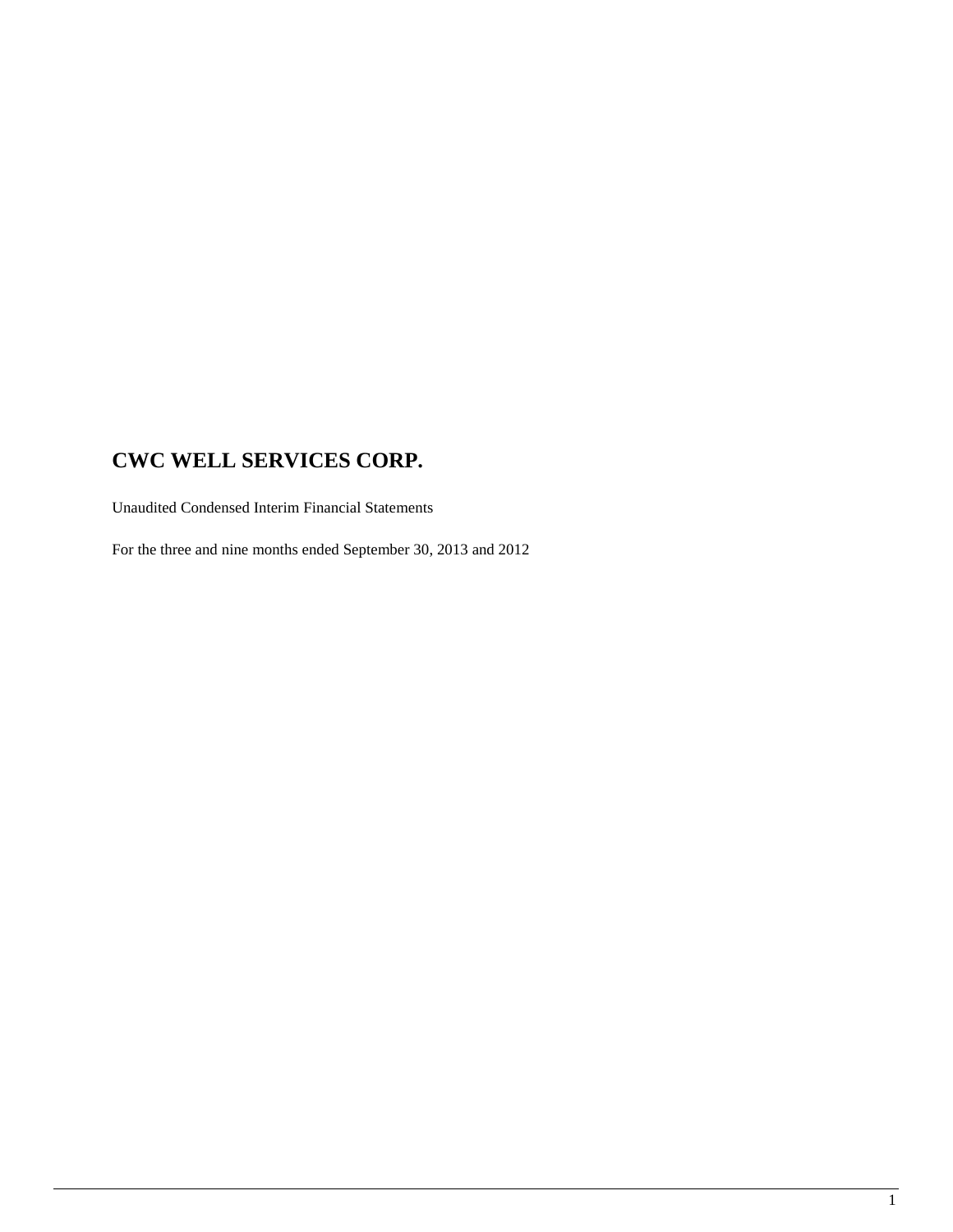# **CWC WELL SERVICES CORP. CONDENSED INTERIM STATEMENT OF FINANCIAL POSITION**

## As at September 30, 2013 and December 31, 2012

(Unaudited)

|                                              |        | September 30, |               | December 31, |
|----------------------------------------------|--------|---------------|---------------|--------------|
| in thousands of Canadian dollars             | Note   | 2013          |               | 2012         |
| <b>ASSETS</b>                                |        |               |               |              |
| Current                                      |        |               |               |              |
| Cash                                         |        | \$<br>195     | $\$$          |              |
| Marketable securities<br>Accounts receivable |        | 16<br>20,542  |               | 22<br>21,382 |
| Inventory                                    |        | 2,422         |               | 2,537        |
| Prepaid expenses and deposits                |        | 407           |               | 201          |
|                                              |        | 23,582        |               | 24,142       |
|                                              |        |               |               |              |
| <b>Property and equipment</b>                |        | 126,940       |               | 128,538      |
|                                              |        | \$<br>150,522 | $\mathcal{S}$ | 152,680      |
|                                              |        |               |               |              |
| <b>LIABILITIES</b>                           |        |               |               |              |
| Current                                      |        |               |               |              |
| Accounts payable and accrued liabilities     |        | \$<br>8,097   | $\$$          | 7,779        |
| Dividend payable                             | 9      | 2,522         |               | 2,517        |
| Current portion of long-term debt            | 6      | 171           |               | 5,585        |
|                                              |        | 10,790        |               | 15,881       |
|                                              |        |               |               |              |
| <b>Deferred tax liability</b>                |        | 1,970         |               | 915          |
| Long-term debt                               | 6      | 46,225        |               | 39,419       |
|                                              |        | 58,985        |               | 56,215       |
|                                              |        |               |               |              |
| <b>SHAREHOLDER'S EQUITY</b>                  |        |               |               |              |
| Share capital                                | $\tau$ | 108,053       |               | 108,001      |
| Contributed surplus                          |        | 5,937         |               | 5,762        |
| Deficit                                      |        | (22, 453)     |               | (17,298)     |
|                                              |        | 91,537        |               | 96,465       |
|                                              |        | \$<br>150,522 | \$            | 152,680      |
|                                              |        |               |               |              |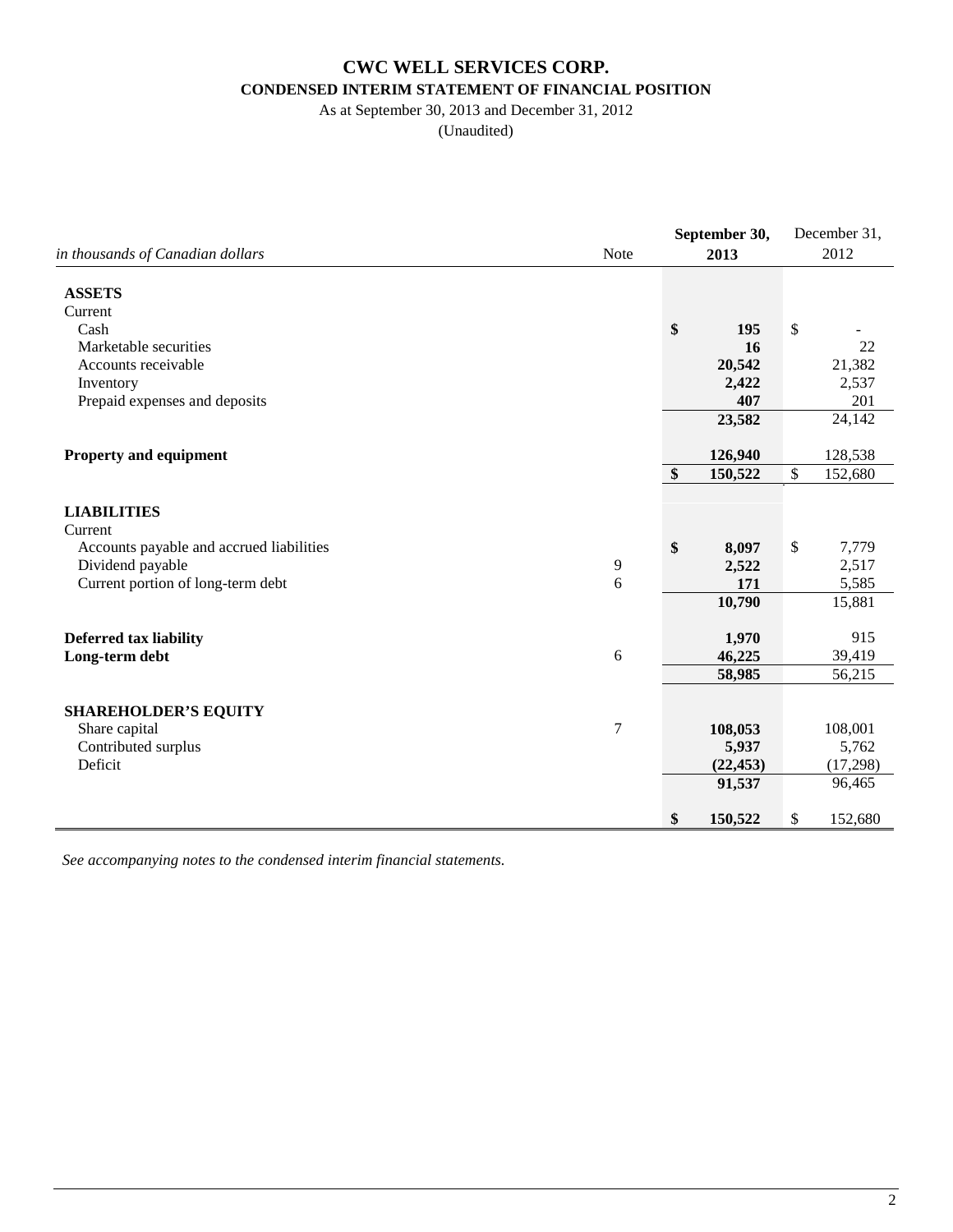### **CONDENSED INTERIM STATEMENT OF COMPREHENSIVE INCOME**

For the three and nine months ended September 30, 2013 and 2012

(Unaudited)

|                                                              |             | Three months ended<br>September 30, |              |        |               | Nine months ended<br>September 30, |    |        |
|--------------------------------------------------------------|-------------|-------------------------------------|--------------|--------|---------------|------------------------------------|----|--------|
| in thousands of Canadian dollars except per share<br>amounts | <b>Note</b> | 2013                                |              | 2012   |               | 2013                               |    | 2012   |
| <b>Revenue</b>                                               |             | \$<br>28,559                        | \$           | 26,887 | \$            | 81,782                             | \$ | 82,936 |
| <b>Expenses</b>                                              |             |                                     |              |        |               |                                    |    |        |
| Direct operating expenses                                    |             | 17,335                              |              | 17,197 |               | 52,608                             |    | 54,462 |
| Selling and administrative expenses                          |             | 3,646                               |              | 3,342  |               | 10,601                             |    | 10,476 |
| Stock based compensation                                     |             | 236                                 |              | 201    |               | 626                                |    | 603    |
| Finance costs                                                |             | 569                                 |              | 719    |               | 2,781                              |    | 2,193  |
| Depreciation                                                 |             | 4,511                               |              | 3,624  |               | 11,569                             |    | 10,595 |
| Loss (gain) on disposal of equipment                         |             |                                     |              | 35     |               | (131)                              |    | 142    |
| Unrealized (gain) loss on marketable securities              |             |                                     |              | (5)    |               | 6                                  |    | 5      |
|                                                              |             | 26,297                              |              | 25,113 |               | 78,060                             |    | 78,476 |
| Net income before income taxes                               |             | 2,262                               |              | 1,774  |               | 3,722                              |    | 4,460  |
| Deferred income tax expense                                  |             | 633                                 |              | 519    |               | 1,055                              |    | 1,406  |
| Net income and comprehensive income                          |             | \$<br>1,629                         | \$           | 1,255  | \$            | 2,667                              | \$ | 3,054  |
|                                                              |             |                                     |              |        |               |                                    |    |        |
| <b>Earnings per share</b>                                    |             |                                     |              |        |               |                                    |    |        |
| Basic and diluted                                            | 8           | \$<br>0.01                          | $\mathbb{S}$ | 0.01   | $\mathbf{\$}$ | 0.02                               | \$ | 0.02   |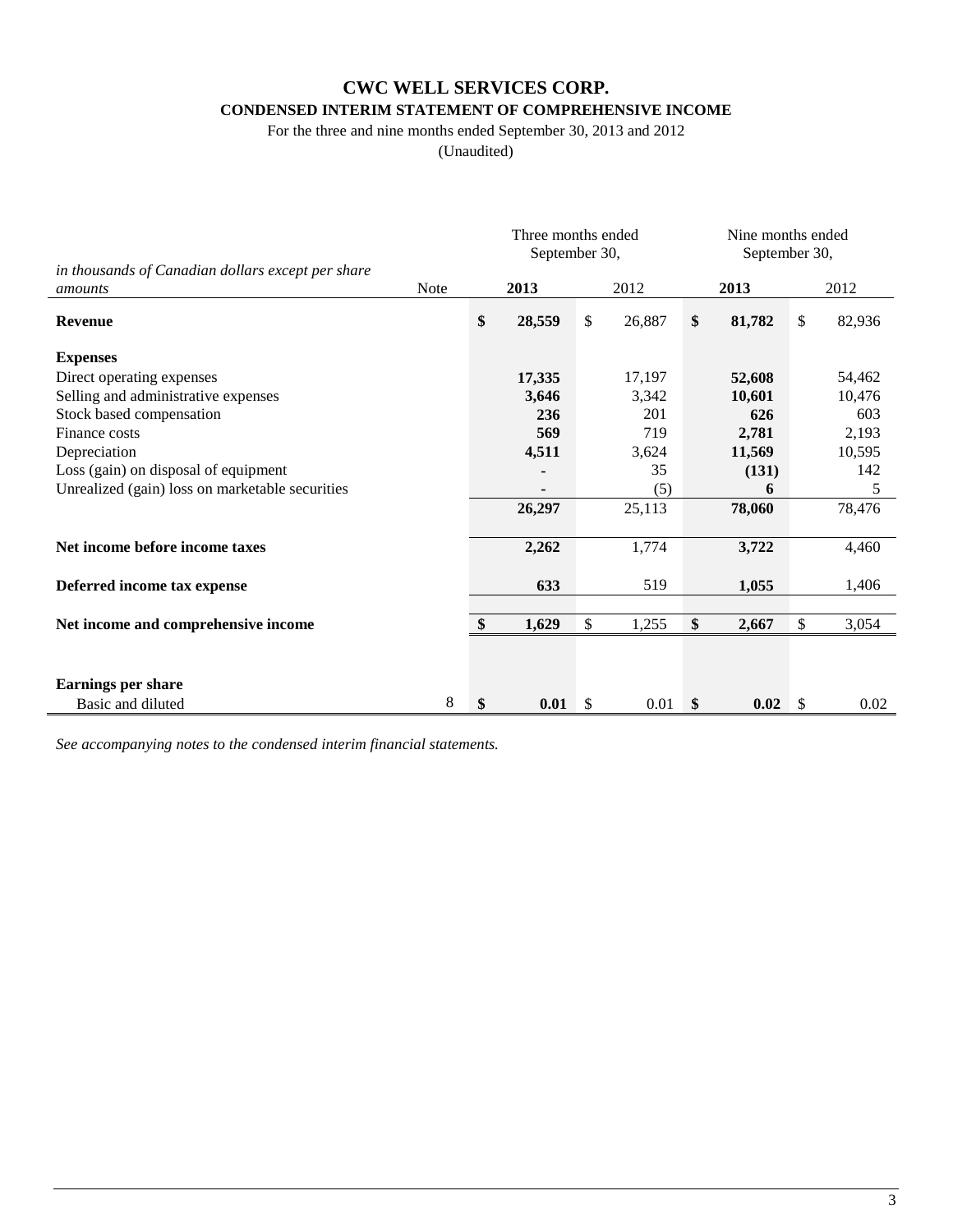## **CONDENSED INTERIM STATEMENT OF CHANGES IN EQUITY**

For the nine months ended September 2013 and 2012

(Unaudited)

| in thousands of Canadian dollars except<br>share amounts | Note | Number of<br><b>Shares</b> | <b>Share</b><br>Capital | <b>Contributed</b><br><b>Surplus</b> | <b>Deficit</b>  |     | <b>Total</b><br><b>Equity</b> |
|----------------------------------------------------------|------|----------------------------|-------------------------|--------------------------------------|-----------------|-----|-------------------------------|
|                                                          |      |                            |                         |                                      |                 |     |                               |
| <b>Balance - January 1, 2012</b>                         |      | 156,444,077                | \$<br>109,143           | \$<br>5,236                          | \$<br>(11,755)  | \$. | 102,624                       |
| Net income and comprehensive income                      |      |                            |                         |                                      | 3,054           |     | 3,054                         |
| Stock based compensation expense                         |      |                            |                         | 550                                  |                 |     | 550                           |
| Exercise of stock options                                | 7    | 143,332                    | 48                      | (23)                                 |                 |     | 25                            |
| Cancellation of common shares purchased                  |      |                            |                         |                                      |                 |     |                               |
| under normal course issuer bid                           | 7    | (1,625,000)                | (1,110)                 | (147)                                |                 |     | (1,257)                       |
| Dividends declared                                       |      |                            |                         |                                      | (7, 724)        |     | (7, 724)                      |
| <b>Balance - September 30, 2012</b>                      |      | 154,962,409                | \$<br>108,081           | \$<br>5,616                          | \$<br>(16, 425) | \$  | 97,272                        |
| Net income and comprehensive income                      |      |                            |                         |                                      | 1,729           |     | 1,729                         |
| Stock based compensation expense                         |      |                            |                         | 200                                  |                 |     | 200                           |
| Exercise of stock options                                | 7    | 199,990                    | 101                     | (40)                                 |                 |     | 61                            |
| Cancellation of common shares purchased                  |      |                            |                         |                                      |                 |     |                               |
| under normal course issuer bid                           | 7    | (246,500)                  | (181)                   | (14)                                 |                 |     | (195)                         |
| Dividends declared                                       | 9    |                            |                         |                                      | (2,602)         |     | (2,602)                       |
| <b>Balance - December 31, 2012</b>                       |      | 154,915,899                | \$<br>108,001           | \$<br>5,762                          | \$<br>(17,298)  | \$  | 96,465                        |
| Net income and comprehensive income                      |      |                            |                         |                                      |                 |     |                               |
| Stock based compensation expense                         |      |                            |                         |                                      | 2,667           |     | 2,667                         |
| Exercise of stock options                                | 7    |                            |                         | 542                                  |                 |     | 542<br>201                    |
| Stock options settled in cash                            |      | 661,667                    | 355                     | (154)                                |                 |     |                               |
| Cancellation of common shares purchased                  |      |                            |                         | (190)                                |                 |     | (190)                         |
| under normal course issuer bid                           |      |                            |                         |                                      |                 |     |                               |
|                                                          | 7    | (439,500)                  | (303)                   | (23)                                 |                 |     | (326)                         |
| Dividends declared                                       | 9    |                            |                         |                                      | (7, 822)        |     | (7, 822)                      |
| <b>Balance - September 30, 2013</b>                      |      | 155,138,066                | \$<br>108,053           | \$<br>5,937                          | \$<br>(22, 453) | \$  | 91,537                        |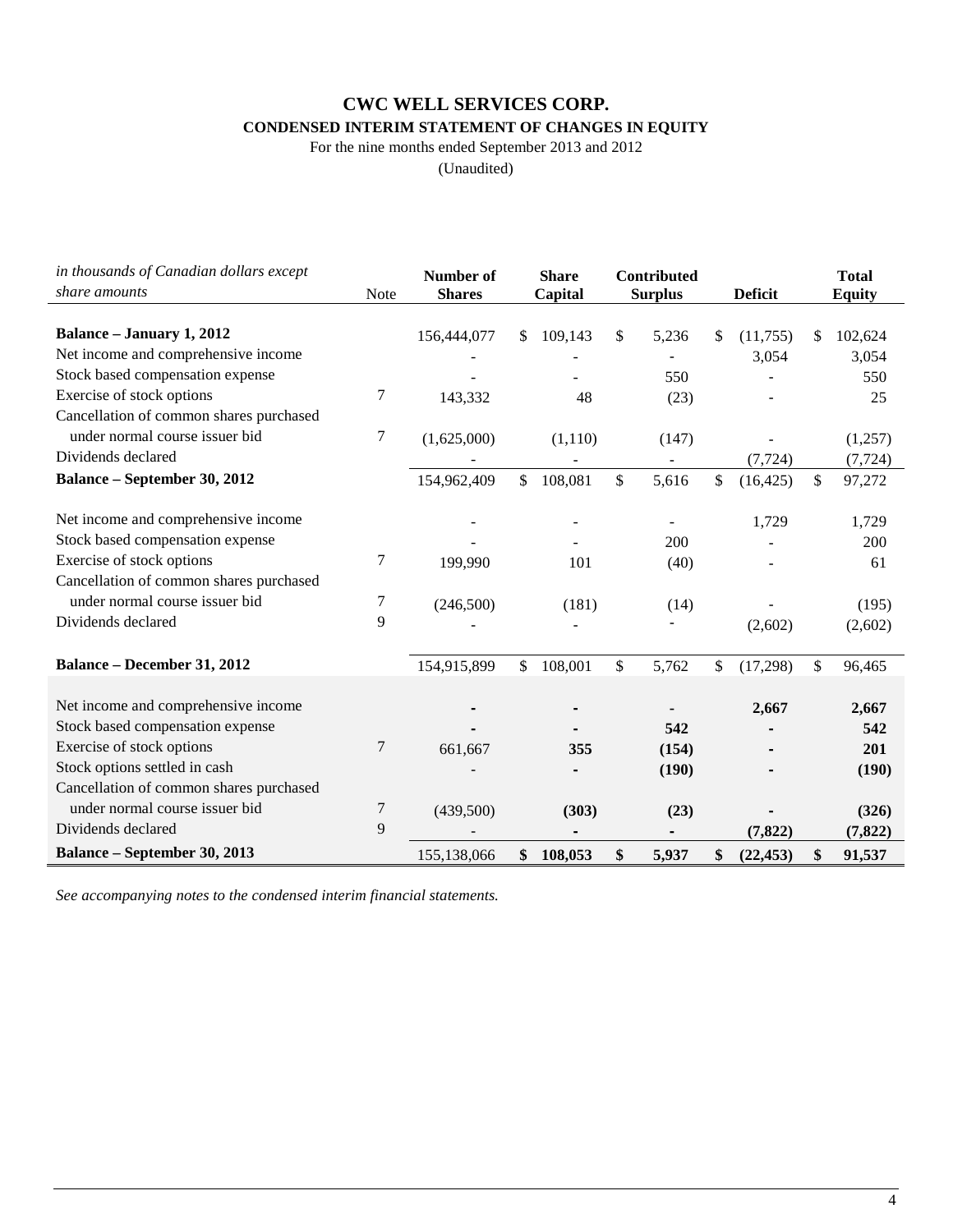## **CWC WELL SERVICES CORP. CONDENSED INTERIM STATEMENT OF CASH FLOWS**

For the three and nine months ended September 30, 2013 and 2012

(Unaudited)

|                                                 |             | Three months ended<br>September 30, |                           |          |    | Nine months ended<br>September 30, |                           |           |
|-------------------------------------------------|-------------|-------------------------------------|---------------------------|----------|----|------------------------------------|---------------------------|-----------|
| in thousands of Canadian dollars                | <b>Note</b> | 2012<br>2013                        |                           |          |    | 2013                               |                           | 2012      |
| <b>Operating activities:</b>                    |             |                                     |                           |          |    |                                    |                           |           |
| Net income from continuing operations           |             | \$<br>1,629                         | $\boldsymbol{\mathsf{S}}$ | 1,255    | \$ | 2,667                              | $\boldsymbol{\mathsf{S}}$ | 3,054     |
| Adjustments for:                                |             |                                     |                           |          |    |                                    |                           |           |
| Stock based compensation expense                |             | 236                                 |                           | 201      |    | 626                                |                           | 603       |
| Finance costs                                   |             | 569                                 |                           | 719      |    | 2,781                              |                           | 2,191     |
| Depreciation                                    |             | 4,511                               |                           | 3,624    |    | 11,569                             |                           | 10,595    |
| Loss (gain) on disposal of equipment            |             |                                     |                           | 35       |    | (131)                              |                           | 142       |
| Unrealized (gain) loss on marketable securities |             |                                     |                           | (5)      |    | 6                                  |                           | 5         |
| Deferred income tax expense                     |             | 633                                 |                           | 519      |    | 1,055                              |                           | 1,406     |
|                                                 |             | 7,578                               |                           | 6,348    |    | 18,573                             |                           | 17,996    |
| Changes in non-cash working capital balances    | 10          | (6, 110)                            |                           | (1,193)  |    | 723                                |                           | 10,988    |
| Operating cash flow                             |             | 1,468                               |                           | 5,155    |    | 19,296                             |                           | 28,984    |
|                                                 |             |                                     |                           |          |    |                                    |                           |           |
| <b>Investing activities:</b>                    |             |                                     |                           |          |    |                                    |                           |           |
| Purchase of equipment                           |             | (2,367)                             |                           | (2,056)  |    | (10, 480)                          |                           | (10, 643) |
| Proceeds on disposal of equipment               |             |                                     |                           | 20       |    | 670                                |                           | 470       |
| Investing cash flow                             |             | (2,367)                             |                           | (2,036)  |    | (9, 810)                           |                           | (10, 173) |
|                                                 |             |                                     |                           |          |    |                                    |                           |           |
| <b>Financing activities:</b>                    |             |                                     |                           |          |    |                                    |                           |           |
| Retirement of long-term debt                    |             |                                     |                           |          |    | (14,250)                           |                           |           |
| Increase (repayment) of long-term debt          |             | 4,171                               |                           | 5,750    |    | 15,788                             |                           | (10,000)  |
| Increase (decrease) in bank indebtedness        |             |                                     |                           | (3,061)  |    |                                    |                           | (259)     |
| Finance costs paid                              |             | (40)                                |                           |          |    | (414)                              |                           | (143)     |
| Interest paid                                   |             | (537)                               |                           | (662)    |    | (2, 406)                           |                           | (2,033)   |
| Finance lease repayments                        |             | (46)                                |                           | (32)     |    | (136)                              |                           | (106)     |
| Common shares purchased for cancellation        |             |                                     |                           | (87)     |    | (326)                              |                           | (1,262)   |
| Common shares issued on exercise of options     |             | 60                                  |                           | 12       |    | 200                                |                           | 30        |
| Stock options settled in cash                   |             | (190)                               |                           | ÷,       |    | (190)                              |                           |           |
| Dividends paid                                  |             | (2,519)                             |                           | (5,038)  |    | (7, 557)                           |                           | (5,038)   |
| Financing cash flow                             |             | 899                                 |                           | (3, 118) |    | (9,291)                            |                           | 18,811    |
|                                                 |             |                                     |                           |          |    |                                    |                           |           |
| Increase (decrease) in cash during the period   |             |                                     |                           |          |    | 195                                |                           |           |
| Cash, beginning of period                       |             | 195                                 |                           |          |    |                                    |                           |           |
| Cash, end of period                             |             | \$<br>195                           | \$                        | L.       | \$ | 195                                | $\$$                      |           |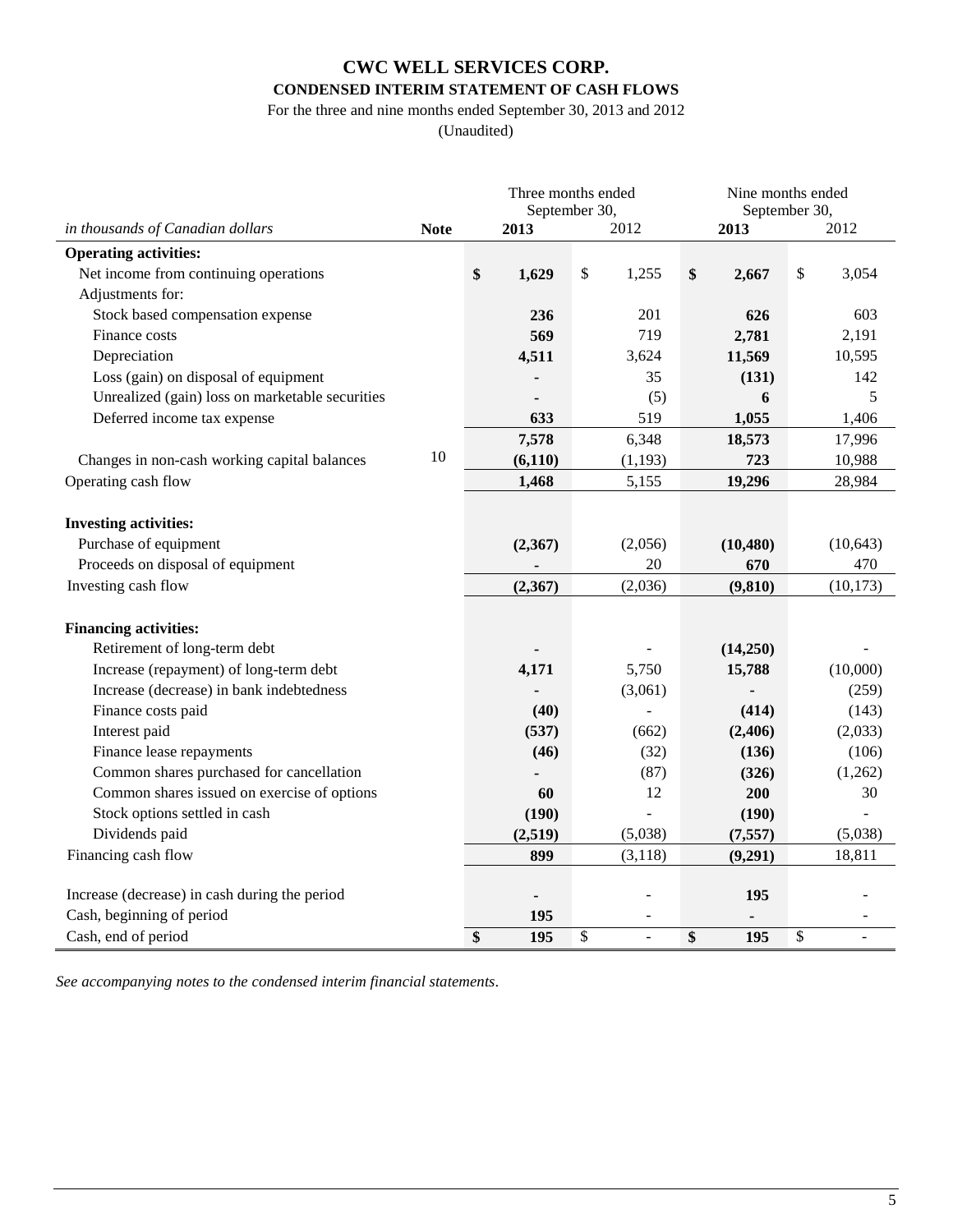NOTES TO THE CONDENSED INTERIM FINANCIAL STATEMENTS

For the three and nine months ended September 30, 2013 and 2012

(Unaudited)

*in thousands of Canadian dollars except share and per share amounts*

#### **1. Reporting entity**

CWC Well Services Corp. ("CWC" or the "Company") is incorporated under the Canada Business Corporations Act. The address of the Company's registered office is Suite 755, 255 –  $5<sup>th</sup>$  Avenue Southwest, Calgary, Alberta, Canada. The Company is an oilfield services company providing production services to oil and gas exploration and development companies throughout the Western Canadian Sedimentary Basin.

#### **2. Basis of presentation**

#### (a) **Statement of compliance**

These condensed interim financial statements have been prepared in accordance with IAS 34 *Interim Financial Reporting*  and do not include all of the information required for full annual financial statements.

These condensed interim financial statements were approved by the Board of Directors on November 13, 2013.

#### (b) **Use of estimates and judgements**

The preparation of the condensed interim financial statements requires management to make judgements, estimates and assumptions that affect the application of accounting policies and the reported amounts of assets and liabilities, income and expense. Actual results may differ from these estimates.

In preparing these condensed interim financial statements, the significant judgements made by management in applying the Company's accounting policies and the key sources of estimation uncertainty were the same as those that applied to the financial statements as at and for the year ended December 31, 2012.

#### (c) **New standards, amendments and interpretations**

Effective January 1, 2013, the Company adopted the following accounting standards or revisions thereto:

IFRS 7: *Financial Instruments – Disclosures* IFRS 10: *Consolidated Financial Statements* IFRS 11: *Joint Arrangements* IFRS 12: *Disclosure of Interests in Other Entities* IFRS 13: *Fair Value Measurement*

On adoption, these standards had no impact on the recognition or measurement of the balances recorded in the Company's financial statements. The Company reviewed the disclosure requirements of IFRS 12 and noted that there are no minimum disclosure requirements for condensed interim financial statements prepared in accordance with IAS 34. The minimum disclosure requirements of IFRS 13 as stipulated in IAS 34 have been included in Note 5 to the condensed interim financial statements.

#### (d) **Comparative figures**

Certain comparative amounts have been reclassified to conform to the current period's presentation.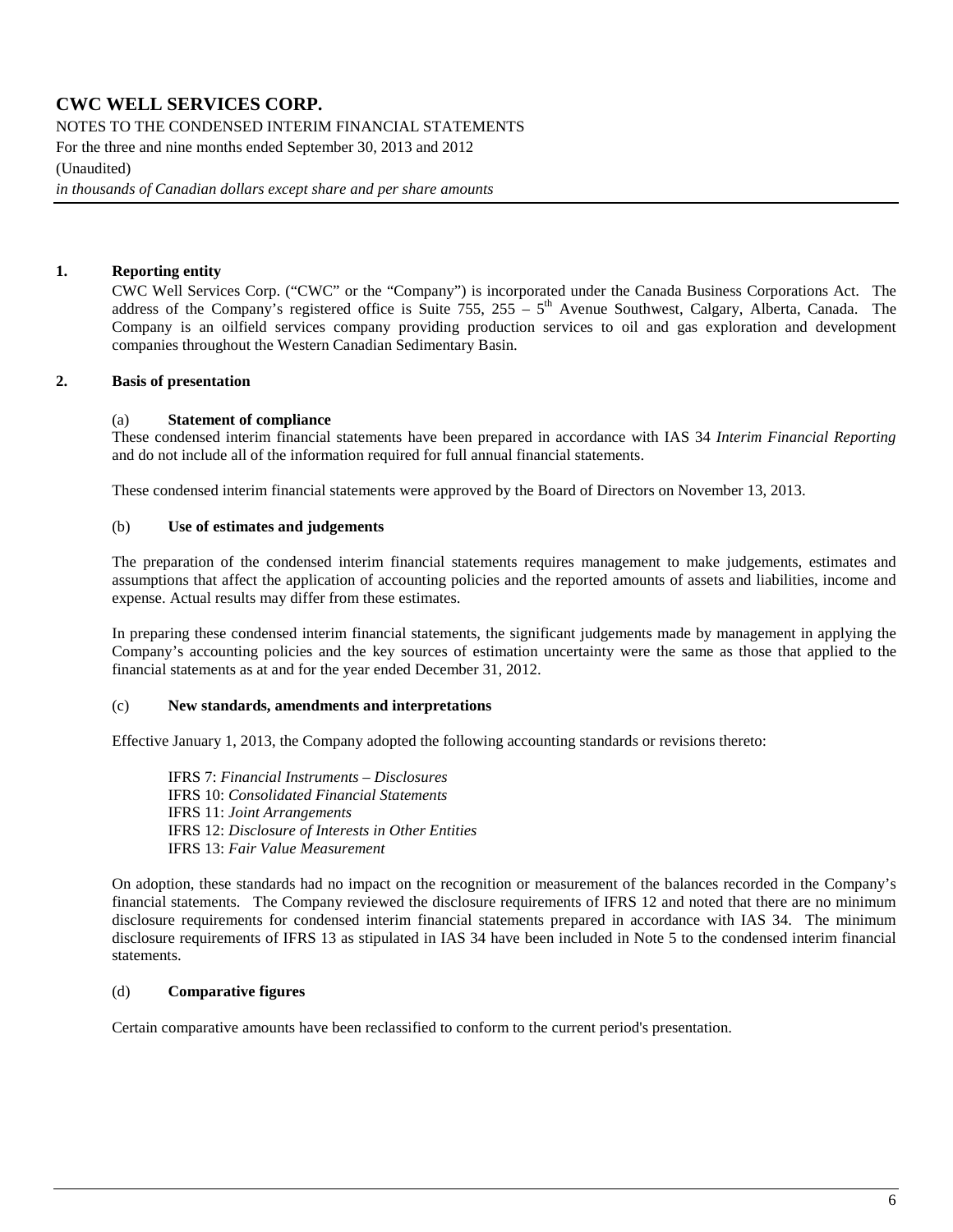NOTES TO THE CONDENSED INTERIM FINANCIAL STATEMENTS

For the three and nine months ended September 30, 2013 and 2012

(Unaudited)

*in thousands of Canadian dollars except share and per share amounts*

#### **3. Seasonality of operations**

The Company's operations are located in Western Canada. The ability to move heavy equipment safely and efficiently in Western Canadian oil and natural gas fields is dependent on weather conditions. Activity levels during the first quarter are typically the most robust as the frost creates a stable ground mass that allows for easy access to well sites and easier service rig movement. The second quarter is traditionally the slowest due to road bans during spring break-up. When winter's frost leaves the ground, it renders many secondary roads incapable of supporting the weight of heavy equipment until they have thoroughly dried out. Road bans during this time restrict service rig and support equipment access to well sites. The third quarter has more activity as the summer months are typically drier than the second quarter. The fourth quarter is again quite active as winter temperatures freeze the ground once more maximizing site access. However, there may be temporary halts to operations in extreme cold weather when the temperature falls below -35C.

#### **4. Significant accounting policies**

Except as described in Note 2 (c) above, the accounting policies applied by the Company in these interim financial statements are the same as those applied by the Company in its financial statements as at and for the year ended December 31, 2012.

#### **5. Determination of fair values**

The carrying amounts for cash, marketable securities, accounts receivable, accounts payable and accrued liabilities and dividends payable approximate fair value due to their short-term nature. The fair value of long-term debt approximates its carrying value as the debt bears interest at floating rates and the credit spreads approximate current market rates.

When applicable, further information about the assumptions made in determining fair value is disclosed in the notes specific to that asset or liability.

#### **Fair value hierarchy**

Financial instruments that are measured subsequent to initial recognition at fair value are grouped in Levels 1 to 3 based on the degree to which the fair value is observable:

Level 1 – Unadjusted quoted prices in active markets for identical assets or liabilities

Level 2 – Inputs other than quote prices that are observable for the asset or liability either directly or indirectly; and

Level 3 – Inputs that are not based on observable market data.

The Company did not have any financial instruments in Level 2 or 3. There were no transfers between Level 1 and 2 in the period.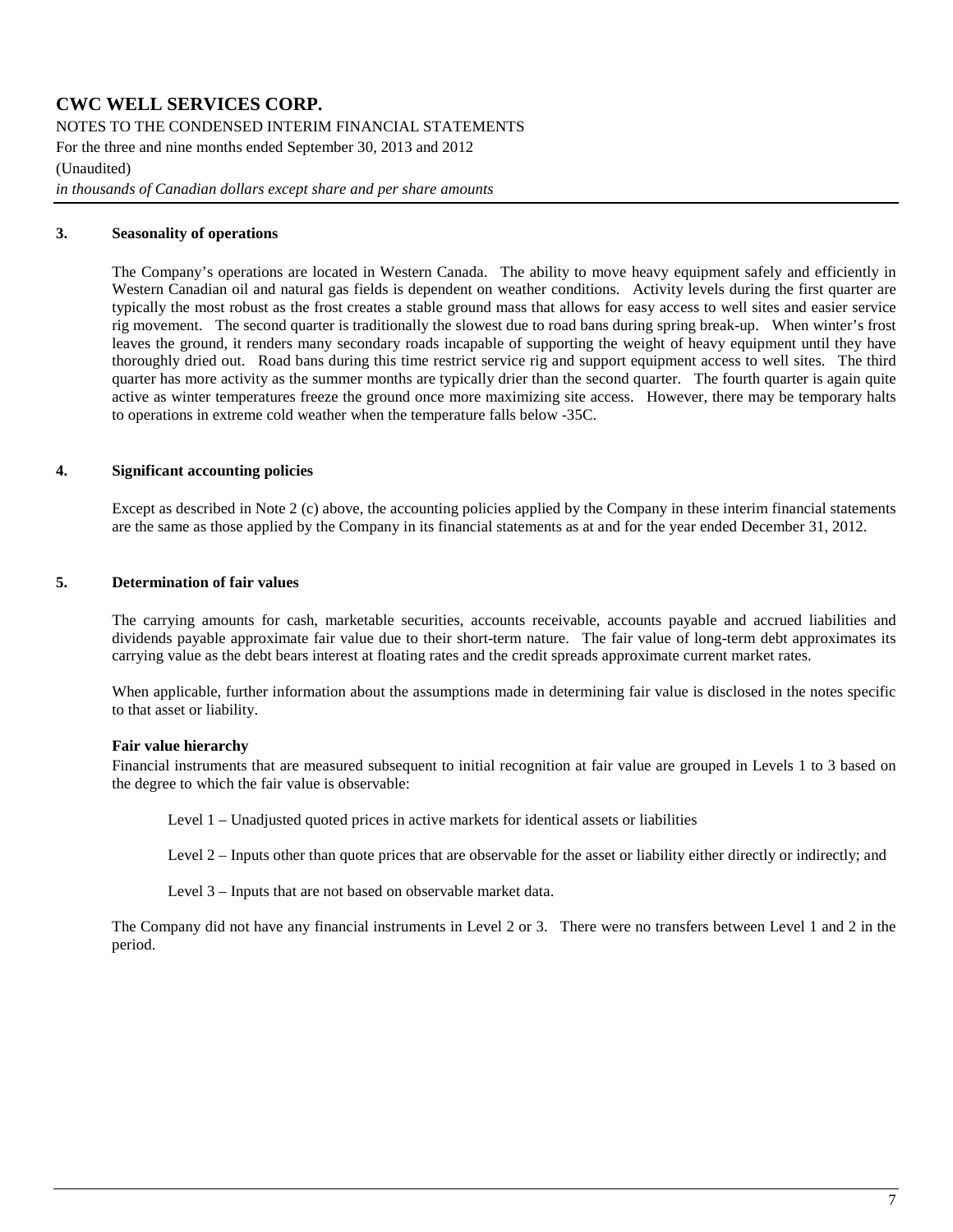NOTES TO THE CONDENSED INTERIM FINANCIAL STATEMENTS

For the three and nine months ended September 30, 2013 and 2012

(Unaudited)

*in thousands of Canadian dollars except share and per share amounts*

#### **6. Long-term debt**

The following table provides additional information with respect to amounts included in the condensed statement of financial position related to loans and borrowings:

|                                                                                             | September 30,<br>2013          | December 31,<br>2012         |
|---------------------------------------------------------------------------------------------|--------------------------------|------------------------------|
| Current liabilities:<br>Bank indebtedness<br>Current portion of long term debt              | \$<br>$\overline{\phantom{a}}$ | \$<br>3,163<br>2,250         |
| Current portion of finance lease liabilities                                                | \$<br>171<br>171               | \$<br>172<br>5,585           |
| Non-current liabilities:<br><b>Bank Loan</b><br>Finance lease liabilities<br>Financing fees | \$<br>46,501<br>95<br>(371)    | \$<br>39,549<br>202<br>(332) |
|                                                                                             | \$<br>46,225                   | \$<br>39,419                 |
| Total loans and borrowings                                                                  | \$<br>46,396                   | \$<br>45,004                 |

The Company entered into a new credit facility with a syndicate of three Canadian financial institutions on June 21, 2013 (the "Credit Facility"). The Credit Facility provides the Company with a \$75 million extendible revolving term facility (the "Bank Loan"). The Bank Loan is for a committed term until June 21, 2016 (the "Maturity Date"). No principal payments are required under the Bank Loan until the Maturity Date, at which time any amounts outstanding are due and payable. The Company may, on an annual basis, request the Maturity Date be extended for a period not to exceed three years from the date of the request. If a request for an extension is not approved by the banking syndicate, the Maturity Date will remain unchanged.

The Bank Loan bears interest based on a sliding scale pricing grid tied to the Company's trailing debt to cash flow (Earnings before income taxes, depreciation, amortization, and stock based compensation – "EBITDAS") ratio as defined in the Credit Agreement: from a minimum of the bank's prime rate plus 0.75% to a maximum of the bank's prime rate plus 2.25% or from a minimum of the bankers acceptances rate plus a stamping fee of 1.75% to a maximum of the bankers acceptances rate plus a stamping fee of 3.25%. Standby fees under the Bank Loan range between 0.39% and 0.73%. Interest and fees under the Bank Loan is payable monthly. The Company has the option to borrow funds denominated in either Canadian or United States dollars under the Credit Facility.

Borrowings under the Bank Loan are limited to an aggregate of 75% of accounts receivable outstanding less than 90 days plus 60% of the net book value of property and equipment less certain priority payables. As at September 30, 2013, \$75 million was available for immediate borrowing under the \$75 million Bank Loan facility and \$46.5 million was outstanding (December 31, 2012: \$41.8 million).

The Bank Loan has an accordion feature which provides the Company with an ability to increase the maximum borrowings to up to \$100 million, subject to the approval of the lenders.

The Bank Loan is secured by a security agreement covering all of the assets of the Company and a first charge Security Interest covering all assets of the Company.

Under the terms of the Credit Facility, the Company is required to comply with the following financial covenants, as defined in the Credit Agreement, on a quarterly basis: a working capital ratio excluding borrowings under the Bank Loan of not less than 1.25 to 1.00; a ratio of total debt to capitalization (capitalization defined as total shareholders' equity, less intangible assets and goodwill plus total debt) not to exceed 50%; a debt service coverage ratio (as defined in the credit agreement) of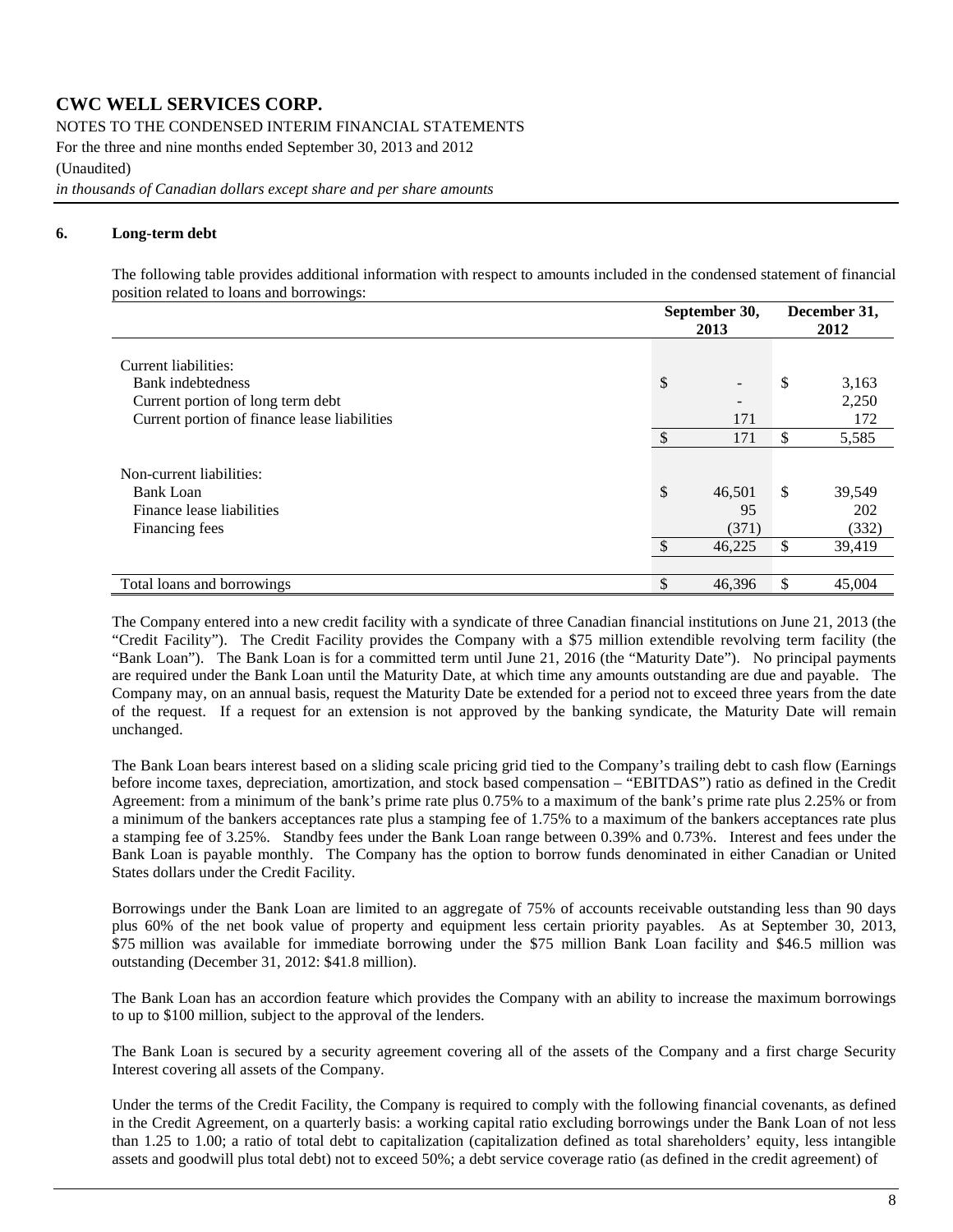#### NOTES TO THE CONDENSED INTERIM FINANCIAL STATEMENTS

For the three and nine months ended September 30, 2013 and 2012

(Unaudited)

*in thousands of Canadian dollars except share and per share amounts*

#### **6. Long-term debt (continued)**

not less than 1.15 to 1.00; and a total debt to trailing twelve month earnings before interest, income taxes, depreciation and amortization ratio of less than 3.00 to 1.00. The Corporation was in compliance with all covenants at September 30, 2013 and December 31, 2012.

<span id="page-8-0"></span>Effective October 1, 2013 the applicable rates under the agreement are: bank prime rate plus 1.25%, bankers acceptances rate plus a stamping fee of 2.25%, and standby fee rate of 0.51%.

#### **7. Share capital**

#### (a) Authorized

Unlimited number of Common voting shares without par value. Unlimited number of Preferred shares without par value.

#### (b) Stock options

The following table summarizes changes in the number of stock options outstanding:

|                               |                   | Weighted average |
|-------------------------------|-------------------|------------------|
|                               | Number of options | exercise price   |
| Balance at December 31, 2012  | 9,530,348         | 0.38<br>S        |
| Granted                       | 600,000           | 0.75             |
| Exercised for cash            | (409, 994)        | 0.31             |
| Exercised for common shares   | (661, 667)        | 0.30             |
| Expired                       | (279,001)         | 1.81             |
| Forfeited – unvested          | (466, 674)        | 0.35             |
| Balance at September 30, 2013 | 8,313,012         | 0.37             |

The following table summarizes information about stock options outstanding as at September 30, 2013:

| <b>Exercise price</b> | Number of options<br>outstanding | Weighted average<br>remaining life (years)<br>contractual | Weighted<br>average exercise<br>$price(\$))$ | Number of options<br>exercisable |
|-----------------------|----------------------------------|-----------------------------------------------------------|----------------------------------------------|----------------------------------|
| \$0.25                | 5,963,012                        | 1.9                                                       | \$0.25                                       | 5,003,675                        |
| \$0.60                | 1,500,000                        | 3.1                                                       | \$0.60                                       | 483,285                          |
| \$ 0.75               | 600,000                          | 4.8                                                       | \$0.75                                       |                                  |
| \$0.80                | 250,000                          | 3.7                                                       | \$0.80                                       | 83,334                           |
| $$0.25 - 0.80$        | 8,313,012                        | 2.4                                                       | \$0.37                                       | 5,570,294                        |

The fair value of stock options is estimated as at the grant date using the Black-Scholes option pricing model, with the following weighted average assumptions used for stock options issued during the nine months ended September 30, 2013:

|                                 | 2013  | 2012  |
|---------------------------------|-------|-------|
| Risk free interest rate $(\% )$ | 1.69% | 1.62% |
| Expected life (years)           | 5.0   | 5.0   |
| Expected volatility (%)         | 54%   | 113%  |
| Expected forfeiture rate (%)    | $0\%$ | 19%   |
| Expected dividend per share     | $S -$ | \$ -  |

The weighted average fair value of the stock options issued during the nine months ended September 30, 2013 was \$0.36 (nine months ended September 30, 2012 - \$0.64). For the three months ended September 30, 2013, stock-based compensation expense relating to stock options totaled \$171 (three months ended September 30, 2012: \$201). For the nine months ended September 30, 2013, stock-based compensation expense relating to stock options totaled \$419 (nine months ended September 30, 2012: \$603).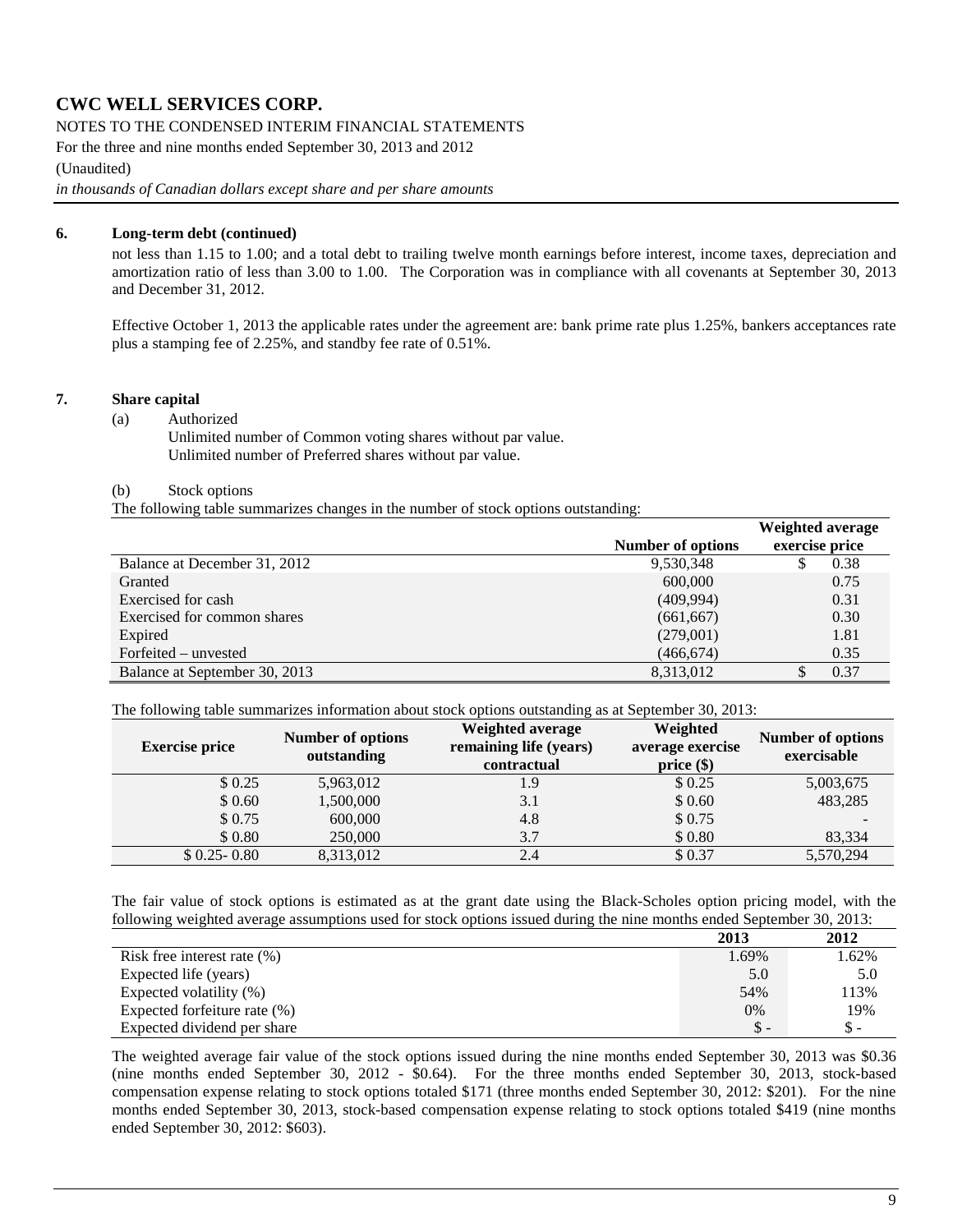#### NOTES TO THE CONDENSED INTERIM FINANCIAL STATEMENTS

For the three and nine months ended September 30, 2013 and 2012

(Unaudited)

*in thousands of Canadian dollars except share and per share amounts*

#### **7. [Share capital](#page-8-0) (continued)**

#### (c) Restricted Share Unit Plan

The following table summarizes changes in the number of Restricted Share Units ("RSU's") outstanding:

|                               |                 | Weighted average<br>fair value at issue |
|-------------------------------|-----------------|-----------------------------------------|
|                               | Number of RSU's | date                                    |
| Balance, December 31, 2012    | 660,000         | \$ 0.71                                 |
| Granted                       | 175,000         | 0.75                                    |
| Forfeited - unvested          | (75,000)        | 0.71                                    |
| Balance at September 30, 2013 | 760,000         | \$0.72                                  |

The following table summarizes information about RSU's outstanding as at September 30, 2012:

| Issue date fair value | Number of RSU's<br>outstanding | Weighted average<br>remaining life (years)<br>contractual | Weighted<br>average exercise<br>$price(\$))$ | Number of<br>RSU's<br>exercisable |
|-----------------------|--------------------------------|-----------------------------------------------------------|----------------------------------------------|-----------------------------------|
| $$0.71 - 0.75$        | 760,000                        | 2.5                                                       | n/a                                          | $\overline{\phantom{0}}$          |

For the three months ended September 30, 2013, stock-based compensation expense relating to RSU's totaled \$65 (three months ended September 30, 2012: \$nil). For the nine months ended September 30, 2013, stock-based compensation expense relating to RSU's totaled \$207 (nine months ended September 30, 2012: \$nil).

#### **8**. **Earnings per share**

The following table reconciles the common shares used in computing earnings per share for the periods noted:

|                                                      | For the three months ended |                          | For the nine months |             |  |
|------------------------------------------------------|----------------------------|--------------------------|---------------------|-------------|--|
|                                                      | September 30,              |                          | ended September 30, |             |  |
|                                                      | 2013                       | 2012                     | 2013                | 2012        |  |
| Weighted average common shares outstanding – basic   | 155, 128, 284              | 154,986,513              | 155,037,479         | 155,524,618 |  |
| Dilutive stock options                               | 4,406,964                  | 4,650,147                | 4.480.253           | 4,791,941   |  |
| <b>Dilutive Restricted Share Units</b>               | 303,769                    | $\overline{\phantom{0}}$ | 214,095             |             |  |
| Weighted average common shares outstanding – diluted | 159,839,017                | 159,636,660              | 159,731,827         | 160,316,559 |  |

Outstanding stock options and RSU's are currently the only instruments which could potentially dilute earnings per share. For the three months ended September 30, 2013, 1,333,359 stock options and 175,000 RSU's (three months ended September 30, 2012: 2,147,161 stock options and nil RSU's) were not included in the computation of net income per common share because to do so would be anti-dilutive. For the nine months ended September 30, 2013, 1,866,715 stock options and 175,000 RSU's (nine months ended September 30, 2012: 2,147,161 and nil RSU's) were not included in the computation of net income per common share because to do so would be anti-dilutive.

#### **9. Dividends**

On August 14, 2013, the Company declared a quarterly dividend of \$0.01625 per common share. Subsequent to quarter end, on October 15, 2013, the dividend was paid to shareholders of record as at the close of business on September 30, 2013.

Dividends payable as at September 30, 2013 were \$2,522 (December 31, 2012: \$2,517).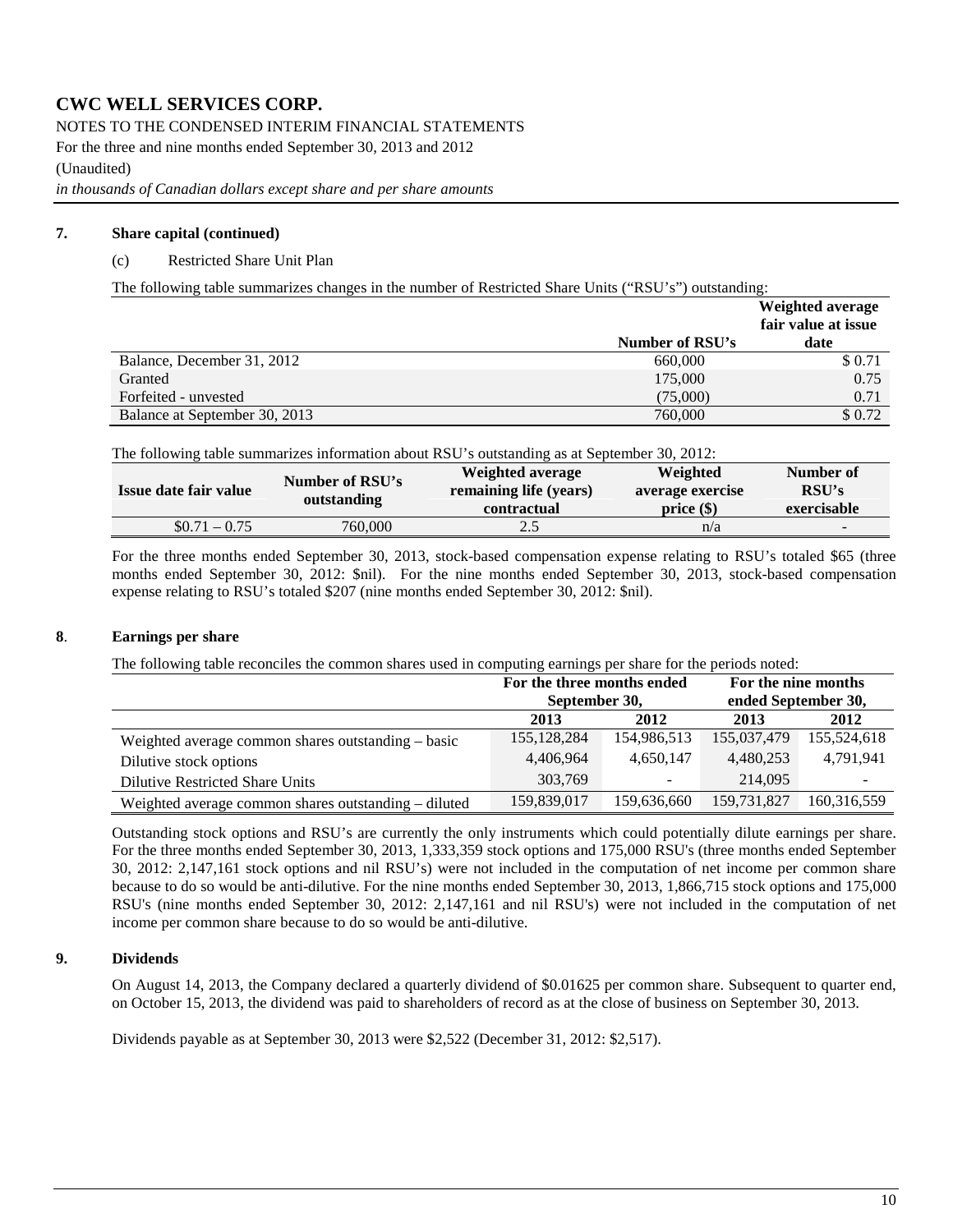NOTES TO THE CONDENSED INTERIM FINANCIAL STATEMENTS

For the three and nine months ended September 30, 2013 and 2012

(Unaudited)

*in thousands of Canadian dollars except share and per share amounts*

#### **10. Supplemental cash flow information**

|                                           |               | For the three months<br>ended September 30, | ended September 30, | For the nine months |
|-------------------------------------------|---------------|---------------------------------------------|---------------------|---------------------|
|                                           | 2013          | 2012                                        | 2013                | 2012                |
| Change in non-cash working capital items: |               |                                             |                     |                     |
| Accounts receivable                       | (8,073)<br>S. | (2,232)                                     | 840                 | \$10,806            |
| Inventory                                 | 70            | (153)                                       | 115                 | (87)                |
| Prepaid expenses and deposits             | (58)          | 28                                          | (206)               | (15)                |
| Accounts payable and accrued liabilities  | 1.951         | 1.164                                       | (26)                | 284                 |
|                                           | (6.110)       | (1.193)                                     | 723                 | 10.988              |

#### **11. Operating segments**

The Company operates in two primary segments within the service industry in Western Canada: Well Servicing and Other Oilfield Services. The Well Servicing segment provides well services through the use of service rigs and coil tubing units. The Other Oilfield Services segment provides snubbing and production testing, primarily providing support services to the well service business.

The amounts related to each industry segment are as follows:

|                                                 |                          | <b>Other</b>             |              |                        |
|-------------------------------------------------|--------------------------|--------------------------|--------------|------------------------|
| Three months ended                              | Well                     | <b>Oilfield</b>          |              |                        |
| <b>September 30, 2013</b>                       | <b>Servicing</b>         | <b>Services</b>          | Corporate    | <b>Total</b>           |
| Revenue                                         | 26,264<br>$\mathbb{S}$   | \$<br>2,295              | $\mathbb{S}$ | 28,559<br>$\mathbb{S}$ |
| Finance costs                                   | $\overline{\phantom{a}}$ | $\overline{\phantom{a}}$ | 569          | 569                    |
| Net income (loss) before depreciation and taxes | 8,176                    | 532                      | (1,935)      | 6,773                  |
| Depreciation                                    | 4,092                    | 304                      | 115          | 4,511                  |
| Net income (loss) before tax                    | 4,084                    | 228                      | (2,050)      | 2,262                  |
| Deferred income tax expense                     | $\overline{\phantom{0}}$ | $\overline{\phantom{a}}$ | 633          | 633                    |
| Net income (loss) after tax                     | 4.084                    | 228                      | (2,683)      | 1,629                  |
| Property and equipment                          | 118,444                  | 7.730                    | 766          | 126,940                |
| Capital expenditures                            | 2,356                    | 9                        |              | 2,367                  |